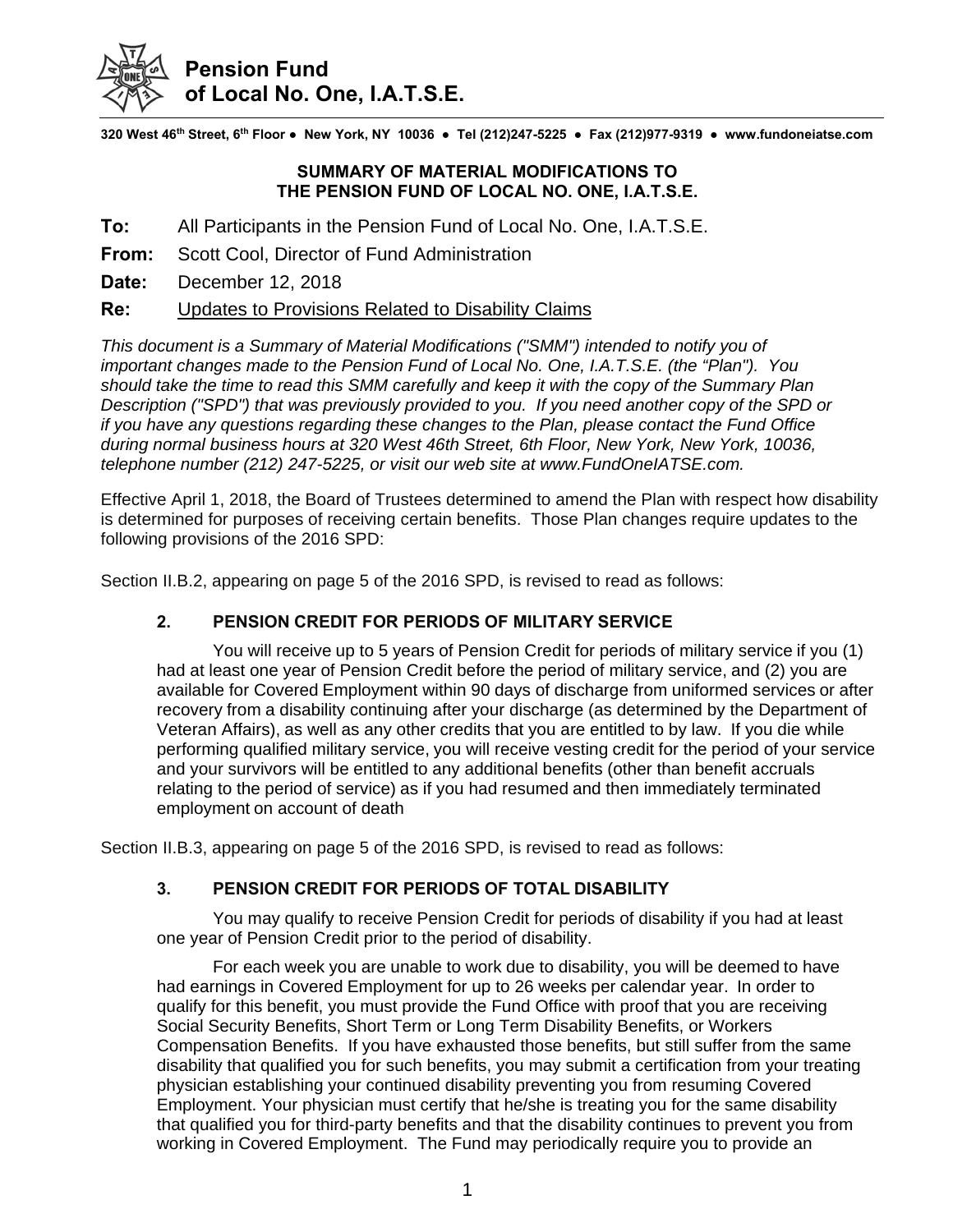updated physician's certification. You are required to notify the Fund immediately if third-party benefits cease and you are unable to provide a physician's certification of continued disability, in which case disability crediting will cease. In no event can you receive such earnings credits in excess of 104 weeks for your lifetime. The amount of the weekly waivers

earnings is 1/26  $\overline{b}^{\mathsf{th}}$  of the minimum earnings requirement in the calendar year, except that such waivers earnings are reduced by any actual earnings you have (or are credited for) during a week in which you would be entitled to weekly waivers earnings.

Section II.D.1, appearing on page 7 of the 2016 SPD, is revised to read as follows:

# **1. GRACE PERIODS TO AVOID BREAKS IN SERVICE**

The Plan allows a "grace period" in certain situations where you will not have a Break in Service even if you do not work in Covered Employment during that time – as shown below.

| <b>Reason For Non-employment</b>                                                                                           | <b>Grace Period</b><br>(where Break in<br><b>Service will not</b><br>occur) |
|----------------------------------------------------------------------------------------------------------------------------|-----------------------------------------------------------------------------|
| Employment under road show contracts of the International<br>Union                                                         | up to 5 years                                                               |
| Service as an officer of the International Union                                                                           | up to 4 years                                                               |
| Periods when:                                                                                                              |                                                                             |
| your absence from Covered Employment was due to<br>a proven disability,* or                                                | up to 4 years                                                               |
| your absence from Covered Employment was due to<br>Military Service (Call the Fund Office for applicable<br>requirements.) |                                                                             |

"Proven disability" means a disability established as described in II.B.3 above.

In addition, effective January 1, 1985, if you are absent from Covered Employment because of pregnancy, birth of a child or adoption, or care of a child after birth or adoption, then you will be eligible for a grace period that will prevent a one‐year Break in Service. The grace period applies to the year in which the absence began, or the next year, as applicable.

Section III.D, appearing on page 11-12 of the 2016 SPD, is revised to read as follows:

## **D. Disability Pension**

**Eligibility**: You are eligible for a Disability Pension if you:

- become Totally and Permanently Disabled before age 65,
- have at least 10 years of Pension Credit, including at least one year of Pension Credit in either of the two calendar years immediately preceding or in the year in which the disability occurred, and
- retire on or after April 1, 1992.

**Amount**: The monthly amount of a Disability Pension equals the monthly amount of the Normal Pension, based on your Pension Credits earned up to the date of your retirement. Disability Pension benefits commence on the first day of the month following five months of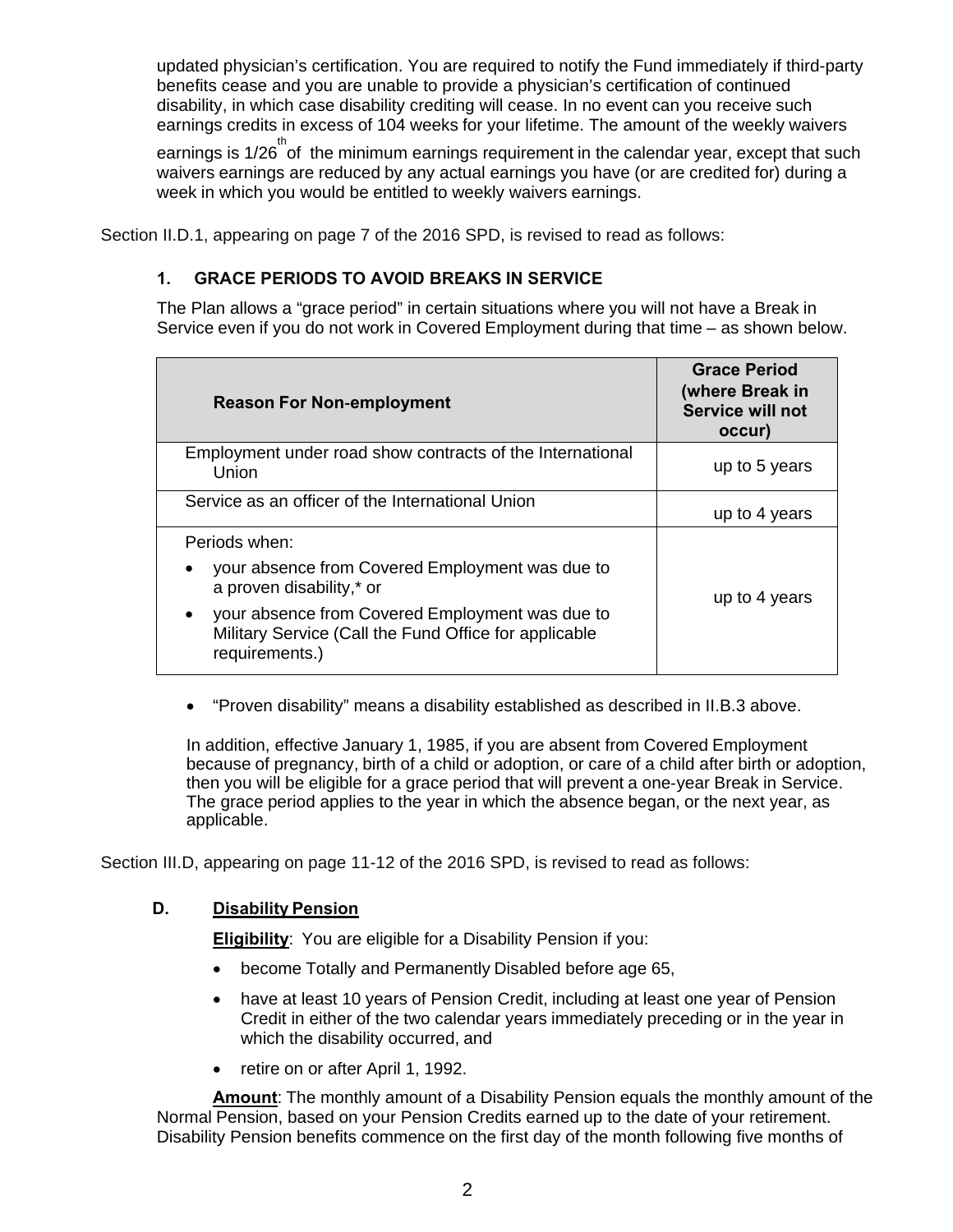disability. As a Disability **Pensioner**, you will be required to provide initial and continued proof of your **Total and Permanent Disability**. The Board of Trustees shall rely upon a Social Security Disability Award as proof of Total and Permanent Disability. If you lose entitlement to Social Security Disability Benefits prior to age 65, you are required to immediately report such fact to the Fund Office and your Disability Pension shall cease.

The Fund will not penalize you for bona fide efforts you make to return to work. If you receive Disability Pension Benefits, you will be allowed to engage in gainful employment (provided the Fund Office has been notified) for up to nine months without having your Disability Pension Benefits discontinued, as long as such work does not result in your losing entitlement to Social Security Disability Benefits. If you continue employment for more than nine months, your Disability Pension will cease at the end of the nine‐month period. If your employment terminates before the end of the nine‐month period, and you are still receiving Social Security Disability Benefits, your Disability Pension will continue.

Section IV.D, appearing on page 13 of the 2016 SPD, is revised to read as follows:

## **D. Exception for Disability**

You may work in Covered Employment for up to nine months without having your Disability Pension benefits suspended, as long as such work does not result in your losing entitlement to Social Security Disability Benefits.

Section V.D.3, appearing on page 18 of the 2016 SPD, is revised to read as follows:

## **3. TERMINAL ILLNESS DISABILITY**

If you are vested, disabled and die with a terminal illness before retirement, you will be considered to have retired on a Disability Pension on the day before you died. An illness is considered terminal if your physician certifies that at the time of your death he/she was treating you for a terminal illness, you were expected to live less than one year, and the terminal illness rendered you totally and permanently disabled. In this case, if you are married, a 100% Joint and Survivor Pension will be payable as if you had elected that form of pension on the day before died. The 10 Year Guarantee payment form will apply if you and your spouse had previously rejected the Joint and Survivor form of benefit in accordance with the Plan's rules, or if no election had been made and the spouse elects the 10 Year Guarantee.

Section VI.F, appearing on pages 21-22 of the 2016 SPD, is revised to read as follows:

## **F. Claims and Appeals**

You will receive a written notice of the decision on your application for benefits (your "claim") within 90 days (unless special circumstances require up to an additional 90 days, in which case you will be notified of the delay and the expected date of a decision).

If your application is denied, a written notice of denial will describe (1) the specific reason or reasons for the denial, (2) the Plan provisions on which the determination is based, (3) any additional information or material required to perfect the claim and an explanation of why it is necessary, and (4) the Plan's review procedures and the time limits applicable to those procedures, including a statement of your right to institute a civil legal action under Section 502(a) of the Employee Retirement Income Security Act of 1974 ("ERISA") following an adverse benefit determination on review.

You or your authorized representative may request a review of the denial within 60 days of the date you receive the denial notice. You or your representative may review pertinent documents and other materials relevant to your claim. You or your representative may submit written comments, documents, records and other information (regardless of